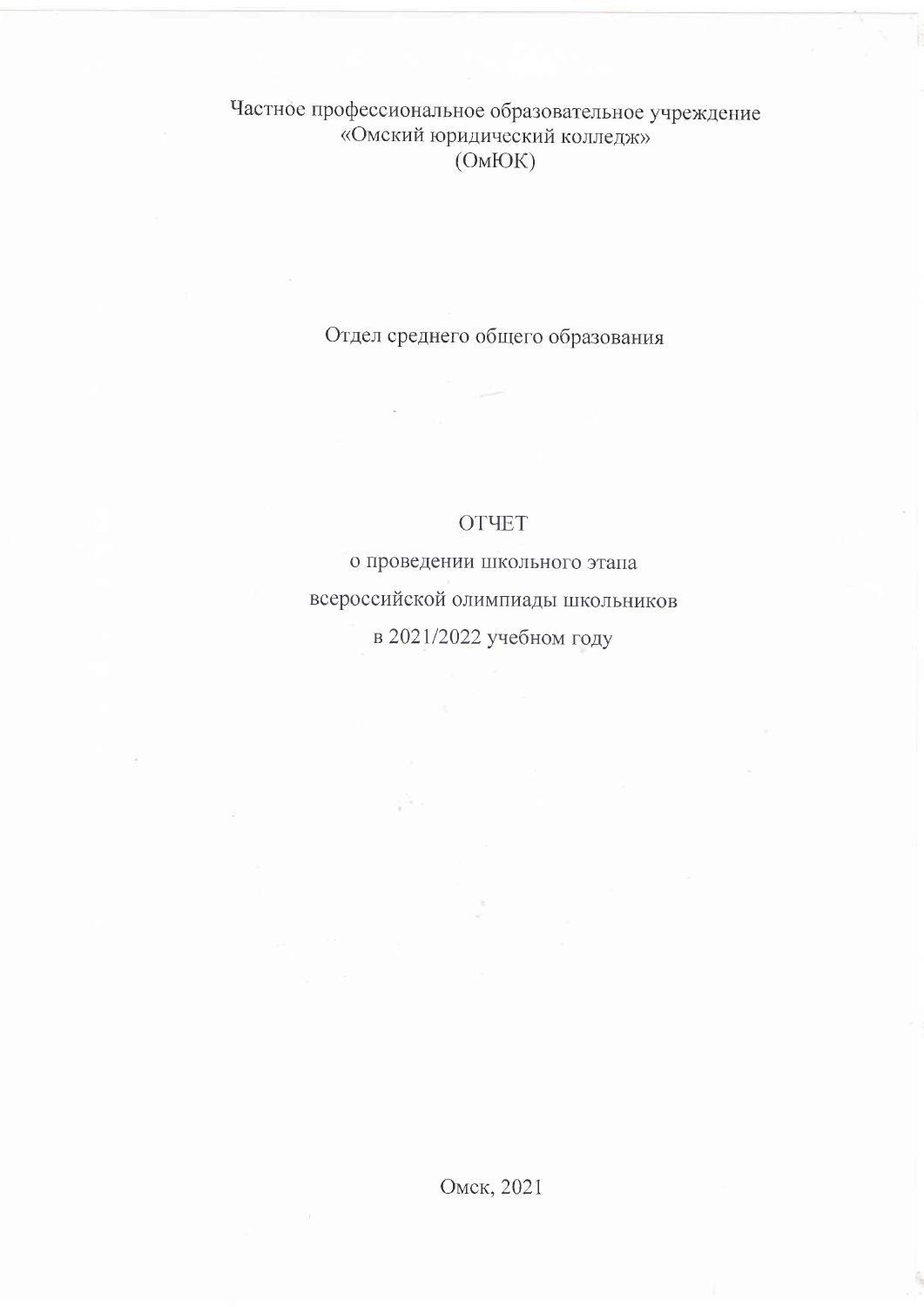Документы, регламентирующие I. проведение ШКОЛЬНОГО этапа Всероссийской олимпиады школьников в частном профессиональном образовательном учреждении «Омский юридический колледж» в 2021/2022 учебном году; муниципальный район - город Омск:

Школьный этап (далее ШЭ) всероссийской олимпиады школьников 2021/2022 учебного года (далее - ВсОШ, олимпиада) в частном профессиональном образовательном учреждении «Омский юридический колледж» проводился в соответствии со следующими нормативными актами:

- приказом Министерства просвещения Российской Федерации от 27 ноября 2020 г. № 678 «Об утверждении Порядка проведения всероссийской олимпиады школьников» (далее - приказ);

- распоряжением Министерства образования Омской области № 2822 от 31.08.2021 г. «Об организации и проведении всероссийской олимпиады школьников в 2021/2022 учебном году» (далее - распоряжение);

- распоряжением департамента образования Администрации города Омска № 189-р от 6 октября 2021 г. «Об организации и проведении школьного этапа всероссийской олимпиады школьников в 2021/2022 учебном году»;

приказом  $\overline{10}$ частному профессиональному образовательному учреждению «Омский юридический колледж» № 31 от 7 октября 2021 г. «О порядке организации и проведения школьного этапа всероссийской олимпиады школьников в 2021/2022 учебном году».

Все олимпиадные процедуры проходили в соответствии с организационнотехнологической моделью проведения ШЭ ВсОШ на территории города Омска, утвержденной 10 сентября 2021 года Министерством образования Омской области.

Нормативные акты, необходимые для проведения олимпиады, представлены в открытом доступе на сайте www.omuc.ru (https://omuc.ru/olymp/vserossiyskayaolimpiada-shkolnikov).

В связи со сложившейся санитарно-эпидемиологической обстановкой, связанной с распространением коронавирусной инфекции (COVID-19), ШЭ ВсОШ в 2021/2022 учебном году прошел с учетом соблюдения действующих на момент проведения олимпиады санитарно-эпидемиологических требований к условиям и организации обучения в образовательных организациях.

## II. Анализ участия образовательной организации в ШЭ ВсОШ

В соответствии с графиком, утвержденным распоряжением МО ОО, школьный этап проводился с 27 сентября по 26 октября 2021 года.

школьном этапе участвовали 10 обучающихся 10-11 классов, что B 83% от общего числа учеников 10-11 классов образовательной составляет организации (Приложение №1).

Среди участников школьного этапа:

- О обучающихся с ограниченными возможностями здоровья,
- 0 обучающихся граждан СНГ, других государств.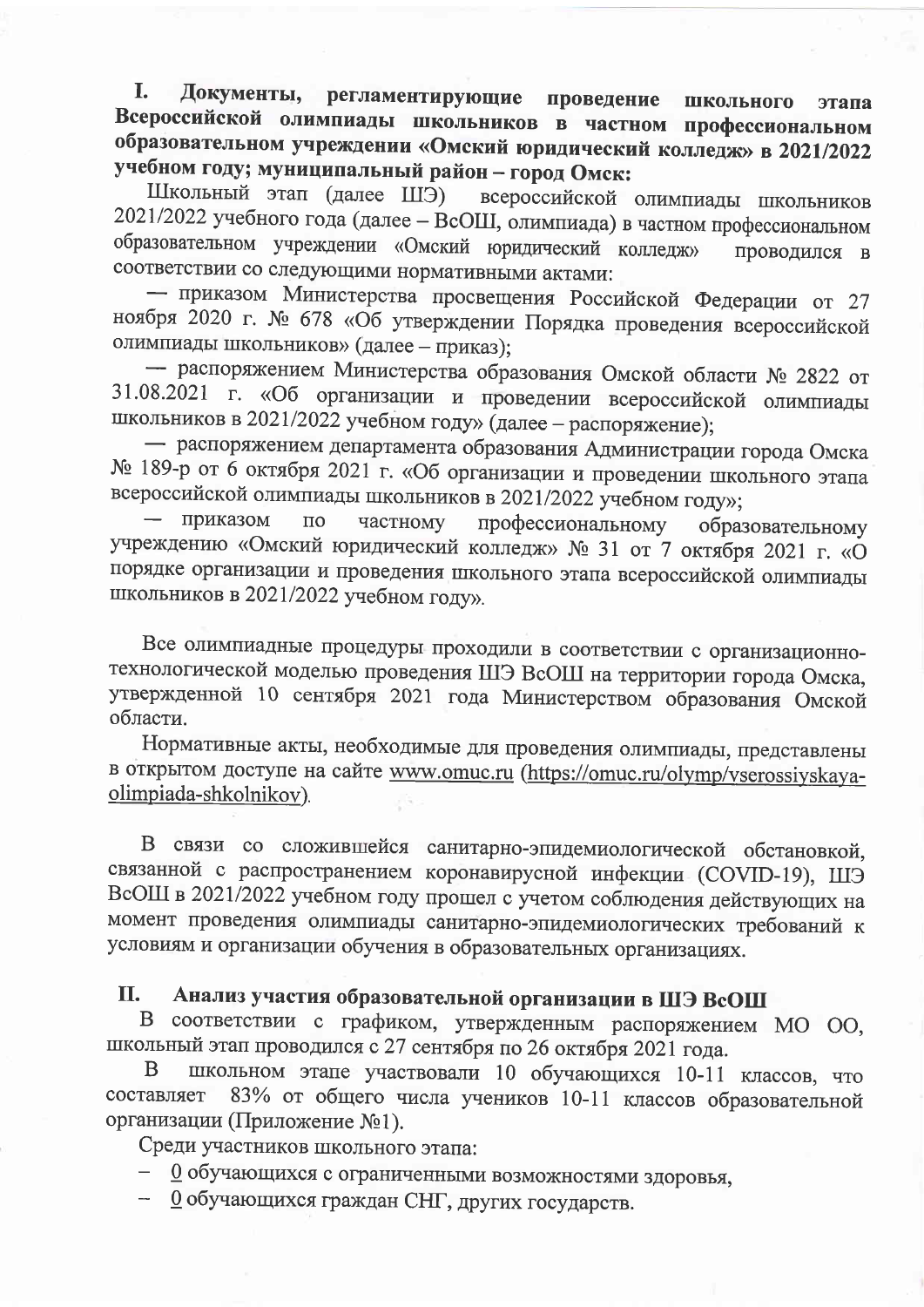Наибольшее количество участников ШЭ ВсОШ было представлено на следующем предмете: обществознание - 8 чел. (Приложение № 2).

Менее представлен предмет: французский язык - 2 чел.

По итогам выполнения заданий наибольшее количество победителей и призеров наблюдается по английскому языку - 2 чел.

Менее успешны обучающиеся были по предмету право - отсутствуют победители и призеры.

проводился по заданиям, разработанным региональными ШЭ ВсОШ предметно-методическими комиссиями  $\mathbf H$ основанным на содержании образовательных программ основного общего и среднего общего образования углубленного уровня. По итогам проведения школьного этапа предметные жюри образовательной организации предоставили организатору школьного этапа аналитические отчеты  $\overline{O}$ результатах выполнения участниками олимпиадных заданий.

## Ш. Рекомендации:

- школьному координатору ВсОШ: отсутствуют.

по подготовке обучающихся педагогам к ВсОШ: организация специальной подготовки к ШЭ ВсОШ мотивированных обучающихся.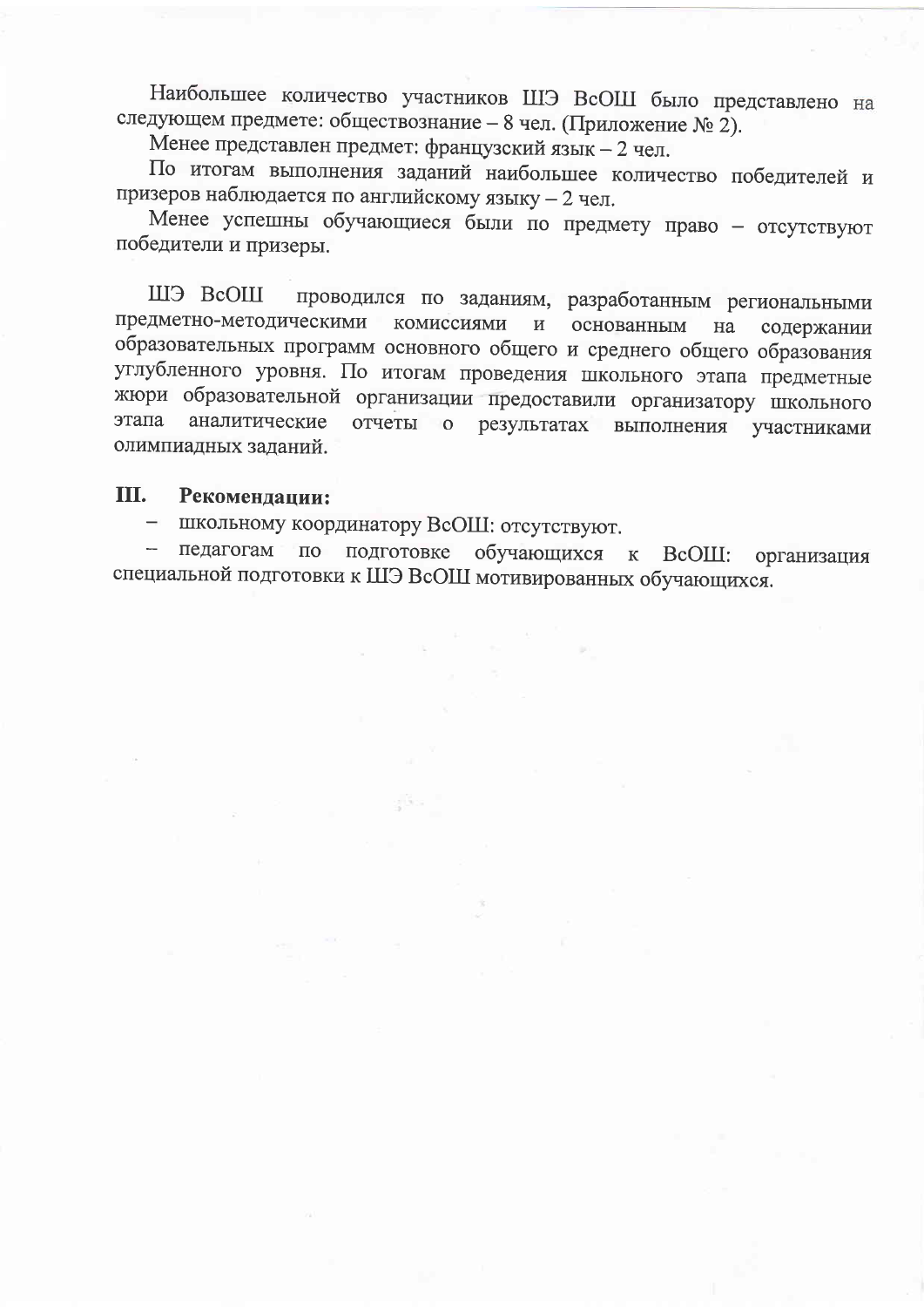Приложение №1

Сводная информация об участии обучающихся частного профессионального образовательного учреждения «Омский юридический колледж» в ШЭ ВсОШ 2021/2022 учебного года

| 1.1. Общее количество обучающихся 10-11 классов в образовательной организации | 12                          |
|-------------------------------------------------------------------------------|-----------------------------|
| 1.2. Количество обучающихся 10-11 классов в образовательной организации       | 12                          |
| 1.3. Общее количество участников ШЭ ВсОШ 1                                    | $\supseteq$                 |
| принявших участие в ШЭ ВСОШ<br>1.4. Численность обучающихся 10-11 классов.    |                             |
| (человек*) $2^2$ ,                                                            | $\overline{10}$             |
| что составляет % от общего количества обучающихся $10-11$ классов (п. 1.2)    | 83                          |
| 2.1. Количество детей с ограниченными возможностями здоровья, принявших       |                             |
| участие в школьном этапе <sup>3</sup>                                         |                             |
|                                                                               | право, английский язык,     |
|                                                                               | обществознание, французский |
| 2.2. Предметы:                                                                | ЯЗЫК                        |
| 3. Количество детей, граждан СНГ (кроме граждан РФ), принявших участие в      |                             |
| школьном этапе <sup>4</sup>                                                   |                             |
| 4. Количество детей, выполнявших задания для более старших классов, по        |                             |
| отношению к тем, в которых они проходят обучение                              |                             |
|                                                                               |                             |

\*Участник нескольких олимпиад учитывается один раз.

<sup>3</sup> Данные взяты из «Полного отчета по участникам», сформированного системой учета «УспехОмскпортал» ( Данные взяты из «Полного отчета по участникам», сформированного системой учета «УспехОмскпортал» Данные взяты из «Полного отчета по участникам», сформированного системой учета «УспехОмскпортал» 1 Данные взяты из «Отчета по организациям», сформированного системой учета «УспехОмскпортал»